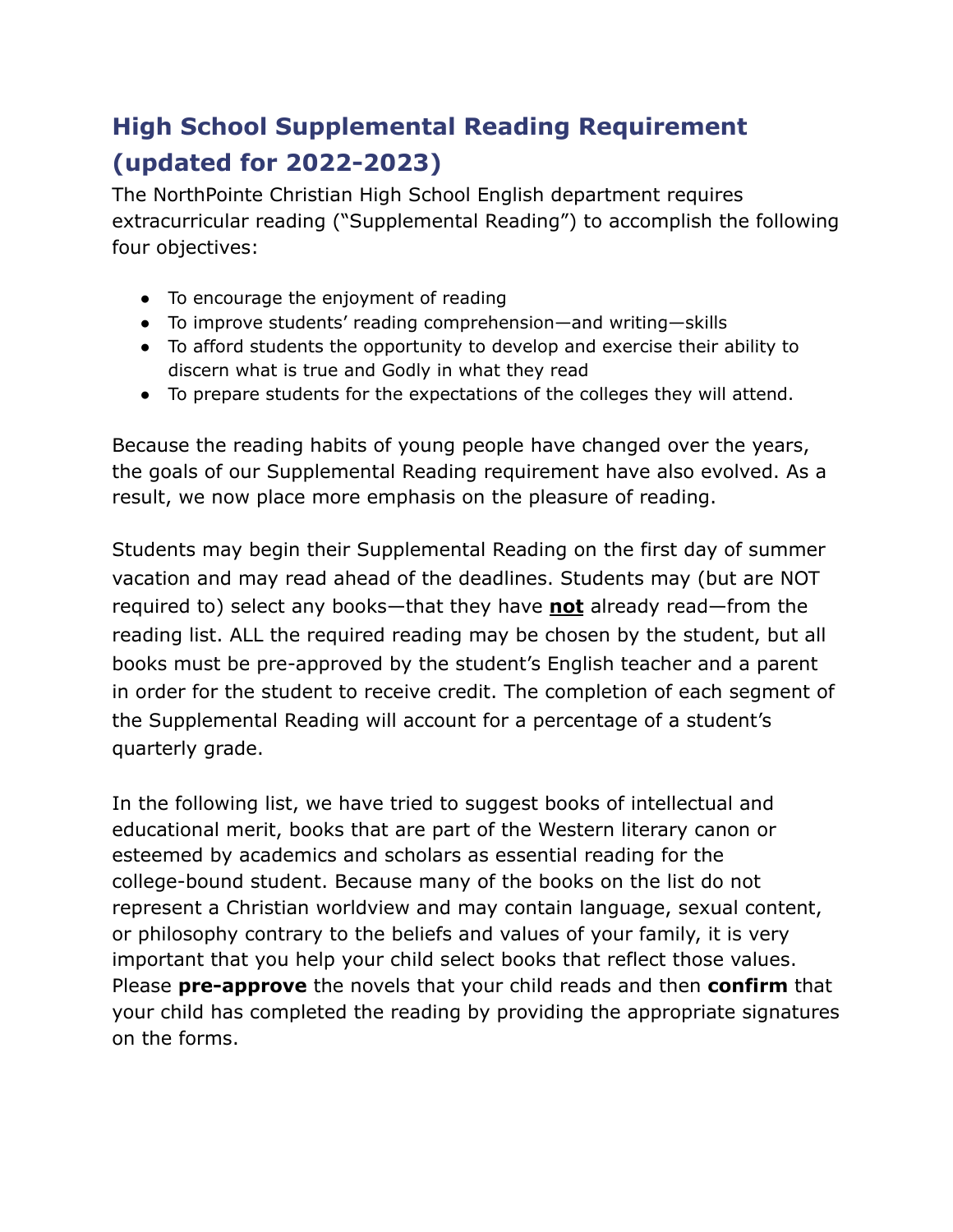## **Summary of Procedures**

- Books are selected by the student but must be pre-approved by the student's English teacher if it is not on the list.
- Students will get a parent's approval and signature on the form **prior** to reading any book.
- After reading a book, students must complete the response form.
- Parents must sign the form once the student completes the book and report.
- Students may use one college or professional play in place of one book.
- Students will turn in the forms to their teacher by the deadline.
- All work must be original.

**\***Please note that the student and parent signatures indicate that the student has read the work in its entirety. (Books must be read and not listened to unless expressly permitted by the Student Union or an IEP.) **\***Students not reading the novel or turning in work that is not original (is plagiarized) will receive no credit for this assignment.

**\***Students may not use novels read in another class.

**\***Students may not read more than two books in a series.

| Grades:                                                                                                                                                   | $9th - 11th$ Grade | $12th$ Grade |
|-----------------------------------------------------------------------------------------------------------------------------------------------------------|--------------------|--------------|
| Number of books required in the $1st$ quarter:                                                                                                            | 1                  |              |
| Deadline: The Friday before the end of the 1 <sup>st</sup> quarter                                                                                        |                    |              |
| Worth $5\%$ of 1 <sup>st</sup> quarter grade                                                                                                              |                    |              |
| Number of books required during the $2nd$ quarter:<br>Deadline: The Friday before the end of the 2nd quarter<br>Worth 5% of 2nd quarter grade             |                    |              |
| Number of books required during the $3rd$ quarter:<br>Deadline: The Friday before the end of the 3rd quarter<br>Worth 5% of 3 <sup>rd</sup> quarter grade |                    |              |
| Number of books required during the $4th$ quarter:<br>Deadline: The last week of regular class before exams<br>Worth 5% of 4 <sup>th</sup> quarter grade  |                    | X            |
| <b>Totals</b><br>The Supplemental Reading List                                                                                                            | 4                  | 3            |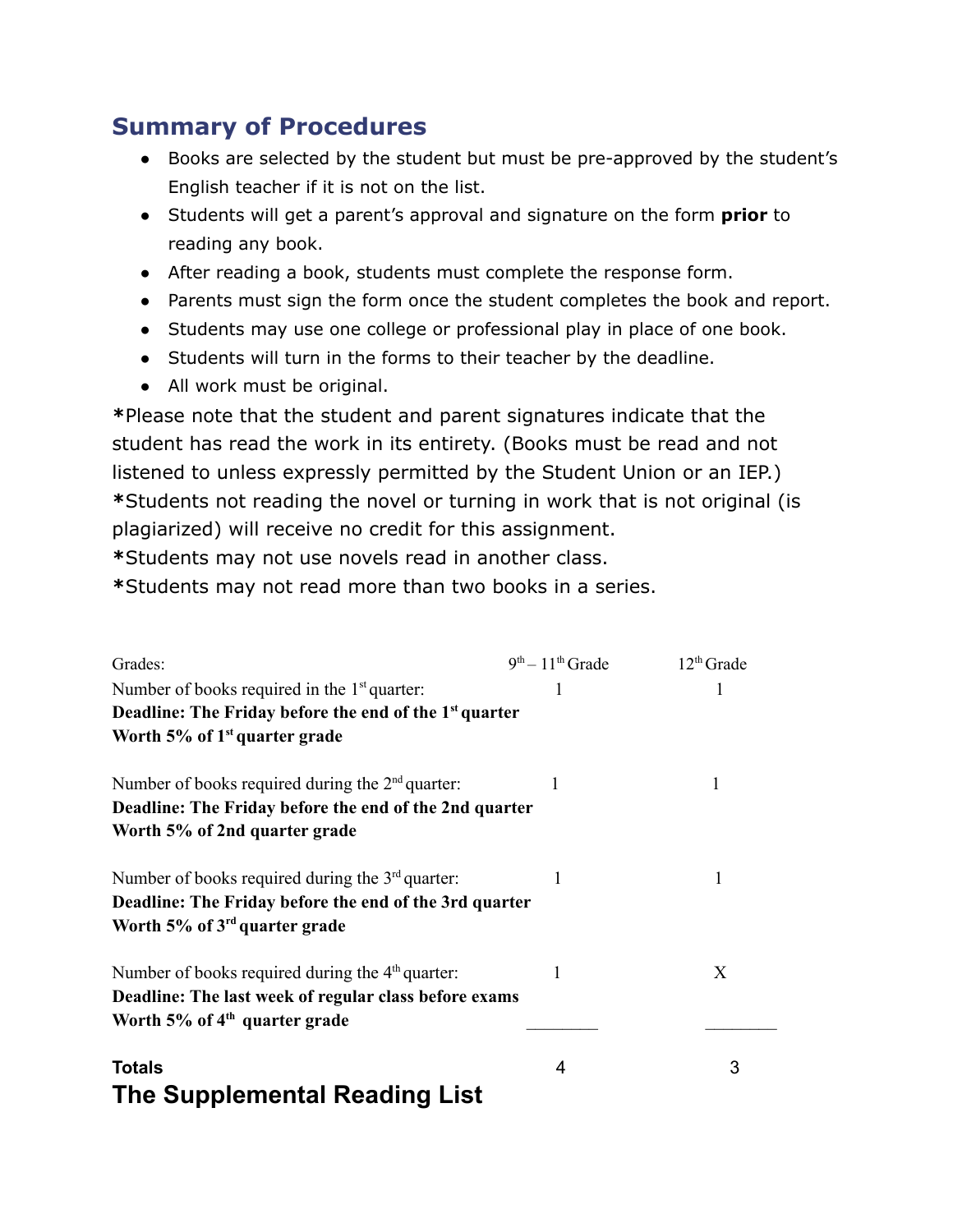**NOTE:** 9<sup>th</sup> and 10<sup>th</sup> graders may read books from the 11<sup>th</sup> and 12<sup>th</sup> grade list, but 11<sup>th</sup> and  $12<sup>th</sup>$  grade students may not read books from the 9<sup>th</sup> and  $10<sup>th</sup>$  grade list. Any student can read books from the "Books suggested by other departments" list included at the end of the  $11<sup>th</sup>$  and  $12<sup>th</sup>$  grade list.

| 9th/10th Grade List |                                                         |
|---------------------|---------------------------------------------------------|
| <b>Author</b>       | <b>Title</b>                                            |
| Adams, Douglas      | The Hitchhiker's Guide to the Galaxy                    |
| Bronte, Emily       | <b>Wuthering Heights</b>                                |
| Buck, Pearl         | The Good Earth                                          |
| Card, Orson         | <b>Ender's Game</b>                                     |
| Carter, Asa Earl    | The Education of Little Tree                            |
| Conrad, Joseph      | Lord Jim                                                |
| Dumas, Alexander    | The Three Musketeers                                    |
| Eliot, George       | <b>Silas Marner</b>                                     |
| Eliot, George       | Middlemarch                                             |
| Eliot, George       | The Mill on the Floss                                   |
| Greenberg, Joanne   | I Never Promised You a Rose Garden                      |
| Lewis, C.S.         | The Screwtape Letters                                   |
| Nordoff and Hall    | Mutiny on the Bounty                                    |
| Orczy, Baroness     | The Scarlet Pimpernel                                   |
| Orwell, George      | <b>Animal Farm</b>                                      |
| Rand, Ayn           | Anthem                                                  |
| Rawlings, Marjorie  | The Yearling                                            |
| Richter, Conrad     | The Light in the Forest                                 |
| Richter, Conrad     | The Fields                                              |
| Richter, Conrad     | The Trees                                               |
| Steinbeck, John     | The Red Pony                                            |
| Steinbeck, John     | Of Mice and Men                                         |
| Stevenson, R.L.     | <b>Treasure Island</b>                                  |
| Stevenson, R.L.     | The Strange Case of Dr. Jekyll and Mr. Hyde             |
| Stevenson, R.L.     | The Black Arrow                                         |
| Swift, Jonathan     | <b>Gulliver's Travels</b>                               |
| Tolkien, JRR        | The Lord of the Rings trilogy (choose one of the three) |
| Twain, Mark         | The Prince and The Pauper                               |
| Verne, Jules        | Twenty Thousand Leagues Under the Sea                   |
| Verne, Jules        | Around the World in 80 Days                             |
| Wells, H G          | The Island of Dr. Moreau                                |
| Wells, H.G.         | War of the Worlds                                       |

**11th / 12th Grade List**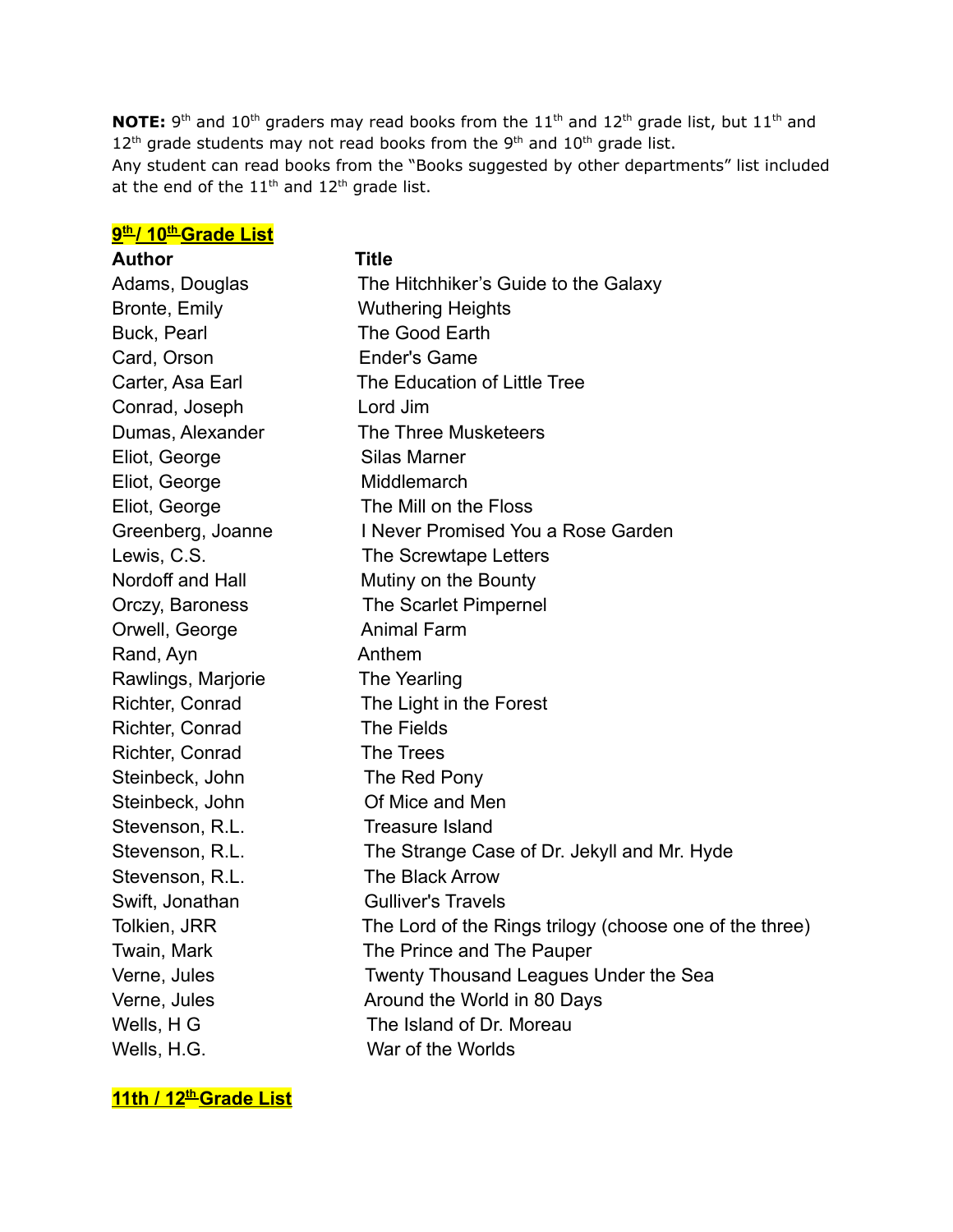| <b>Author</b>              | <b>Title</b>                    |
|----------------------------|---------------------------------|
| Achebe, Chinua             | <b>Things Fall Apart</b>        |
| Angelou, Maya              | I Know Why the Caged Bird Sings |
| Austen, Jane               | <b>Pride and Prejudice</b>      |
| Austen, Jane               | <b>Sense and Sensibility</b>    |
| Austen, Jane               | Emma                            |
| Austen, Jane               | Lady Susan                      |
| Austen, Jane               | Persuasion                      |
| Bernanos, Georges          | Diary of a Country Priest       |
| Bronte, Emily              | Jane Eyre                       |
| Bunyan, John               | <b>Pilgrim's Progress</b>       |
| Butler, Samuel             | The Way of All Flesh            |
| <b>Buechner, Frederick</b> | Godric                          |
| <b>Buechner, Frederick</b> | <b>Brendan</b>                  |
| <b>Buechner, Frederick</b> | The Son of Laughter             |
| Bunyan, John               | <b>Pilgrim's Progress</b>       |
| Campbell, Will             | Brother to a Dragonfly          |
| Cather, Willa              | Death Comes for the Archbishop  |
| Cather, Willa              | My Antonia                      |
| Cather, Willa              | O Pioneers!                     |
| Chekhov, Anton             | The Cherry Orchard              |
| Chevalier, Tracy           | Girl with a Pearl Earring       |
| Conrad, Joseph             | <b>Heart of Darkness</b>        |
| Cooper, James Fenimore     | Deer Slayer                     |
| Cooper, James Fenimore     | Last of the Mohicans            |
| Defoe, Daniel              | <b>Robinson Crusoe</b>          |
| Dickens, Charles           | David Copperfield               |
| Dickens, Charles           | <b>Great Expectations</b>       |
| Dickens, Charles           | A Tale of Two Cities            |
| Dickens, Charles           | <b>Pickwick Papers</b>          |
| Dillard, Annie             | <b>American Childhood</b>       |
| Dillard, Annie             | <b>Pilgrim at Tinker Creek</b>  |
| DuMaurier, Daphne          | Rebecca                         |
| Dostoyevsky, Fyodor        | The Idiot                       |
| Dostoyevsky, Fyodor        | The Brothers Karamazov          |
| Eliot, George              | Adam Bede                       |
| Eliot, George              | Romola                          |
| Eliot, T.S.                | Murder in the Cathedral         |
| Ellison, Ralph             | Invisible Man                   |
| Endo, Shusaku              | Silence                         |
|                            |                                 |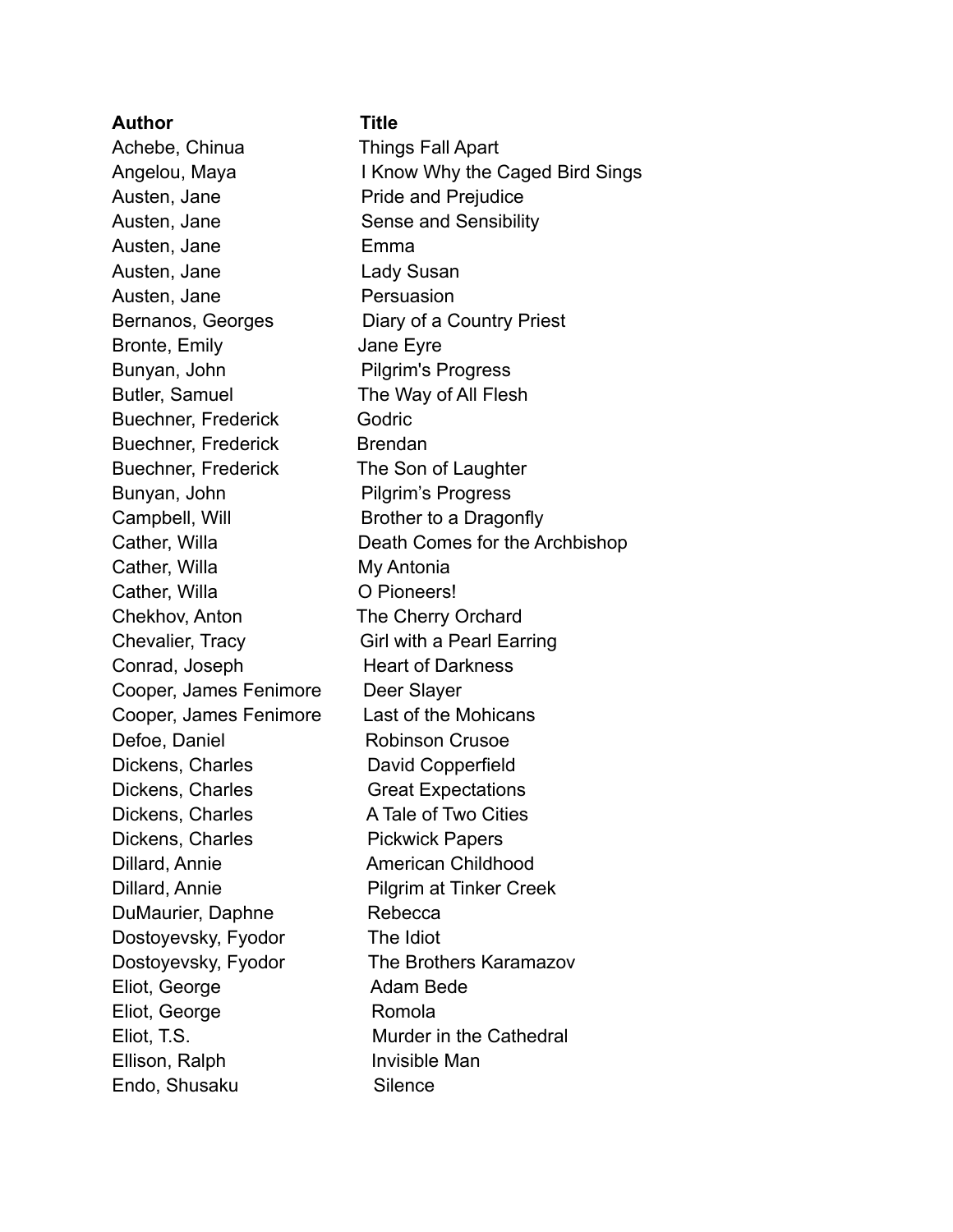Endo, Shusaku The Samurai Endo, Shusaku Volcano Euripides Medea Faulkner, William **Absalom, Absalom!** Faulkner, William As I Lay Dying Faulkner, William Intruder in the Dust Faulkner, William Light in August Faulkner, William Sound and the Fury Fitzgerald, F. Scott This Side of Paradise Forster, E.M. A Passage to India Frazer, James George The Golden Bough Frazier, Charles Cold Mountain Gardner, John Grendel Goldsmith, Oliver Vicar of Wakefield Hardy, Thomas Mayor of Casterbridge Hardy, Thomas Tess of the D'Urbervilles Hardy, Thomas Jude the Obscure Hawthorne, Nathaniel Blithedale Romance Hawthorne, Nathaniel House of Seven Gables Hemingway, Ernest For Whom the Bell Tolls Hemingway, Ernest The Sun Also Rises Hilton, James Goodbye Mr. Chips Homer The Odyssey Homer The Iliad Hosseini, Khaled The Kite Runner Hugo, Victor Les Misérables Ibsen, Henrik Hedda Gabler James, Henry The Portrait of a Lady James, Henry Daisy Miller James, Henry The Turn of the Screw Kipling, Rudyard The Light that Failed Kipling, Rudyard Kim

Forester, C.S. **Hornblower** and the Hotspur Forester, C.S. Hornblower and the Atropos Forester, C.S. Captain from Connecticut Greene, Graham The Power and the Glory Hardy, Thomas The Return of the Native Hardy, Thomas **Far from the Maddening Crowd** Hosseini, Khaled **A Thousand Splendid Suns** Hurston, Zorah Neale Their Eyes Were Watching God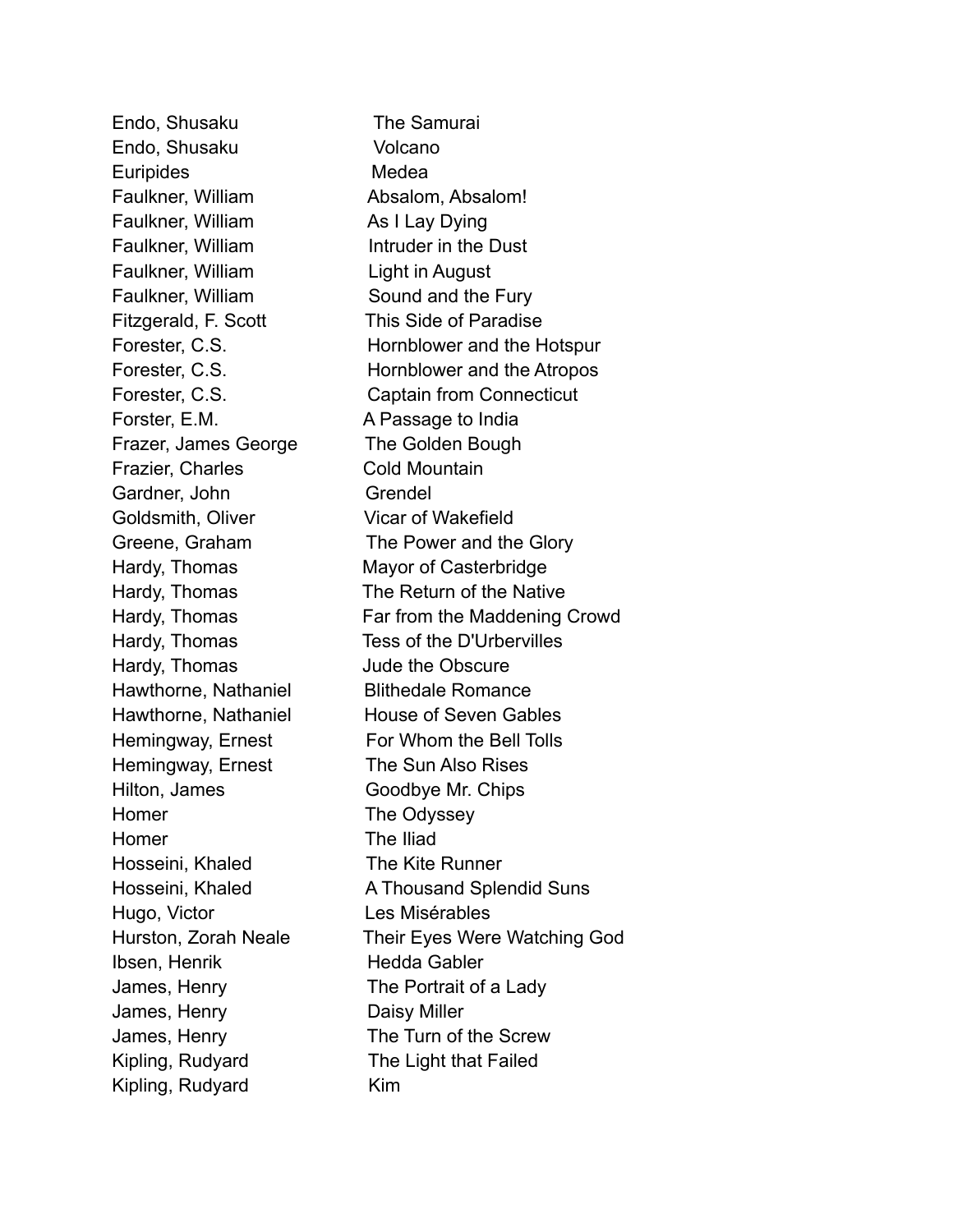Kipling, Rudyard Phantom Rickshaw Kipling, Rudyard Seven Seas Lewis, C.S. Till We Have Faces Lewis, C.S. Out of the Silent Planet Lewis, C.S. Perelandra Lewis, C.S. That Hideous Strength Malamud, Bernard The Natural Malamud, Bernard The Assistant Malamud, Bernard The Fixer Melville, Herman Billy Budd Melville, Herman Moby Dick Miller, Arthur **Death of a Salesman** Miller, Walter **A Canticle for Leibowitz** Milton, John Samson Agonistes Mitchel, Margaret **Gone With the Wind** Morrison, Toni Beloved O'Connor, Flannery Wise Blood Paton, Alan Cry, the Beloved Country Plath, Sylvia The Bell Jar Salinger, J.D. The Catcher in the Rye Scanlan and Clark **America's Best Newspaper Writing** Scott, Sir Walter **Ivanhoe** Shakespeare, William The Merchant of Venice Shakespeare, William Hamlet Shakespeare, William Othello Shakespeare, William The Tempest Shute, Nevil **Contract Contract Contract Contract Contract Contract Contract Contract Contract Contract Contract Contract Contract Contract Contract Contract Contract Contract Contract Contract Contract Contract Contract C** Solzhenitsyn, Alexander One Day in the Life of Ivan Denisovich Sophocles **Oedipus Rex** Steinbeck, John Cannery Row Steinbeck, John East of Eden Steinbeck, John Grapes of Wrath Strunk and White The Elements of Style Tan, Amy The Joy Luck Club Thackeray, William Vanity Fair Thoreau, Henry David Walden Tolkien, J.R.R. The Silmarillion Twain, Mark **A Connecticut Yankee in King Arthur's Court** Twain, Mark **Life on the Mississippi** Tyler, Anne The Accidental Tourist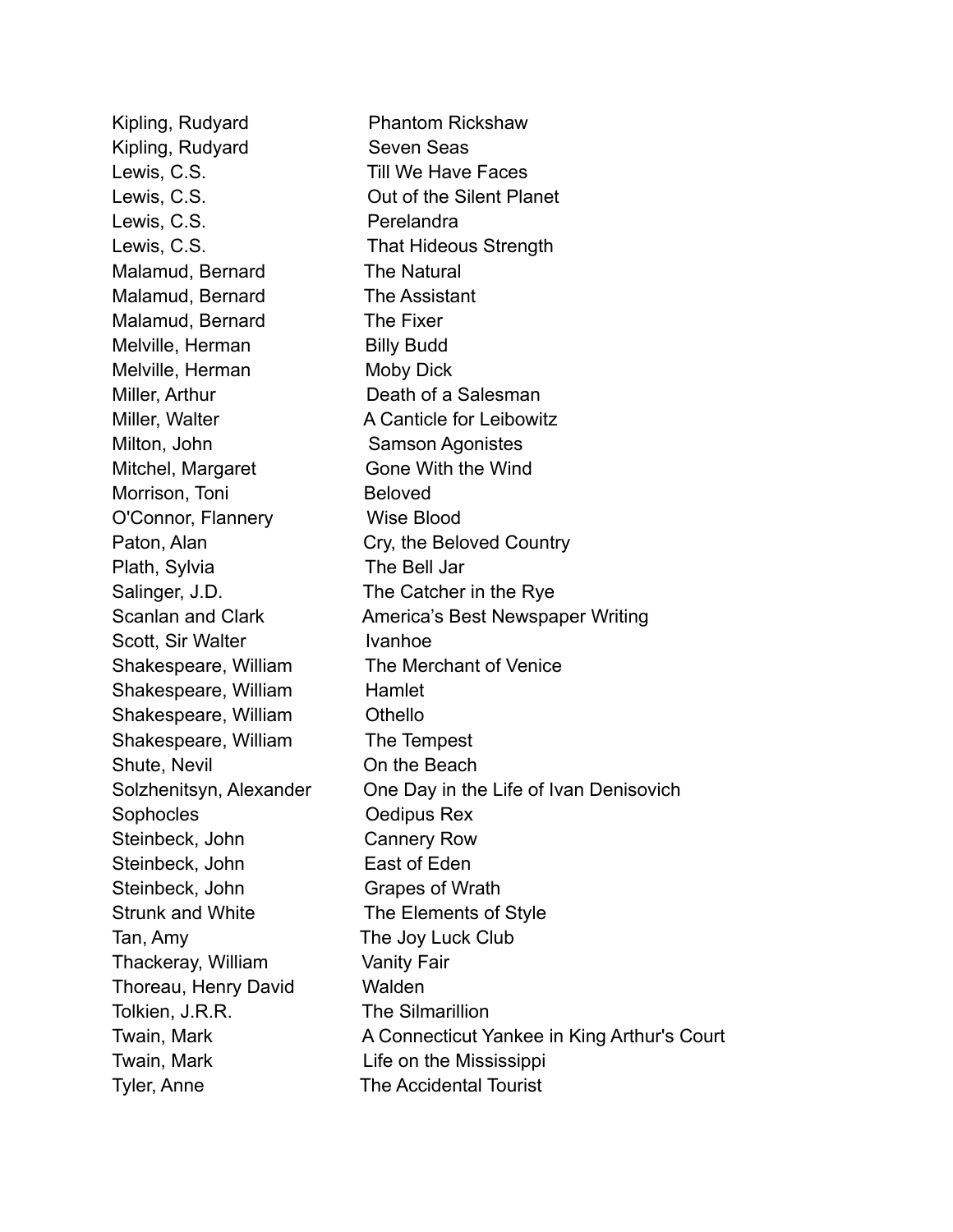| Virgil                   | The Aeneid                 |
|--------------------------|----------------------------|
| Vonnegut, Kurt           | Slaughterhouse-Five        |
| Wilde, Oscar             | The Picture of Dorian Gray |
| Wilder, Thornton         | Our Town                   |
| <b>Williams, Charles</b> | All Hallows Eve            |
| <b>Williams, Charles</b> | Descent Into Hell          |
| <b>Williams, Charles</b> | The Greater Trumps         |
| <b>Williams, Charles</b> | <b>Many Dimensions</b>     |
| Wright, Richard          | <b>Native Son</b>          |

#### **Suggested reading from the Social Studies Department (9th -12th grades):**

| Adams, Henry                  | The Education Of Henry Adams                |
|-------------------------------|---------------------------------------------|
| <b>Beecher Stowe, Harriet</b> | Uncle Tom's Cabin                           |
| Boorstin, Daniel              | The Image                                   |
| Catton, Bruce                 | A Stillness at Appomattox                   |
| Douglass, Frederick           | Narrative of the Life of Frederick Douglass |
| Griffin, John Howard          | <b>Black Like Me</b>                        |
| Haley, Alex                   | Roots                                       |
| Lewis Allen, Frederick        | Only Yesterday                              |
| Lewis, Sinclair               | <b>Babbitt</b>                              |
| MacDonald, George             | Lilith                                      |
| MacDonald, George             | <b>Phantastes</b>                           |
| MacDonald, George             | The Portent                                 |
| Malcolm X and Alex Haley      | The Autobiography Of Malcolm X              |
| Michener, James               | The Bridges at Toko-ri                      |
| O'Brien, Tim                  | The Things They Carried                     |
| Reynolds, Quentin             | They Fought for the Sky                     |
| Rolvaag, Ole                  | Giants in the Earth                         |
| Sinclair, Upton               | The Jungle                                  |
| Steffins, Lincoln             | The Shame of the Cities                     |
| Tuchmann, Barbara             | The Guns of August                          |
| Washington, Booker T          | Up From Slavery                             |
| Westheimer, David             | Van Ryan's Express                          |

#### **Suggested reading from the Art Department (9th -12th grades):**

| Picasso, Marina  | Picasso my Grandfather                                   |
|------------------|----------------------------------------------------------|
| Pollitzer, Anita | A Woman on Paper; Georgia O'Keeffe                       |
| Potok, Chaim     | My Name is Asher Lev                                     |
| Rookmaaker, HR   | Modern Art and the Death of Culture                      |
| Stone, Irving    | Depths of Glory; a biographical novel of Camille Pissaro |